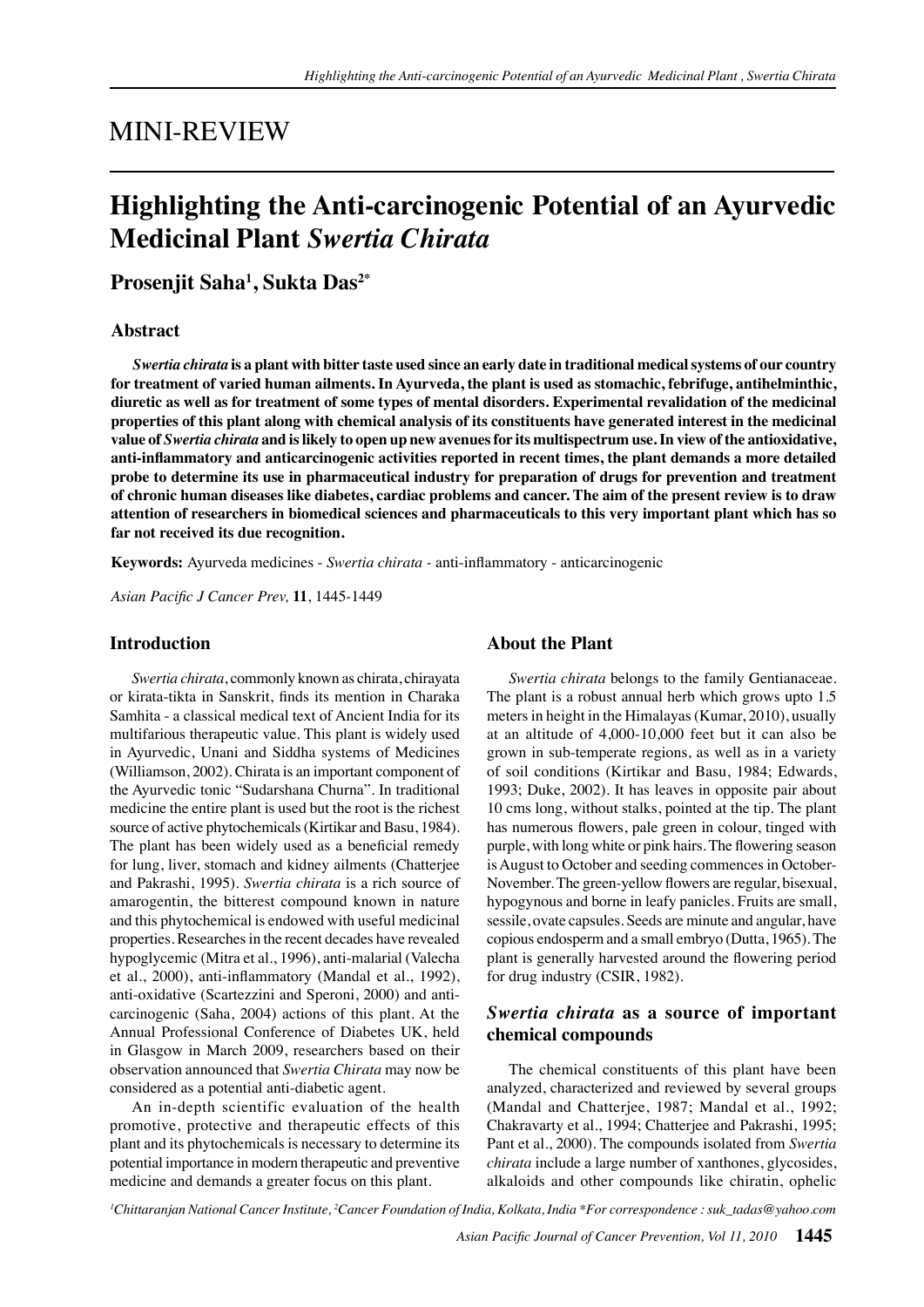#### *Prosenjit Saha and Sukta Das*

acid, palmitic acid, oleic acid, stearic acid. The first isolated dimeric xanthone was chiratanin. Other important phytoconstituents include swerchirin, swertiamarin, swertanone, mangiferin, amarogentin, gentiopicrin and chiratol. A detailed list of compounds isolated from *Swertia chirata* is available in literature (Mandal, 1997; Joshi and Dhwan, 2005). A review of naturally occurring xanthones including gentisin, mangiferin, swerchirin is also available from an earlier article (Roberts, 1961). It needs mentioning that among the many traditionally known health protective natural compounds that have undergone scientific validation, the many phytochemicals of *Swertia chirata* has received inadequate attention till date and therefore there has been lesser exploration for determination of their medicinal properties. Fortunately in recent times these chemicals are gaining interest for the researchers. The major problem though is the nonavailability of the important compounds in their pure form commercially.

## **Medicinal properties of** *Swertia chirata* **and the phytoconstituents isolated from this plant**

Studies on the modulating factors of pathogenesis for many diseases, including heart diseases, diabetes and cancer, have revealed that maintenance of physiological and immunological functions of the body is the key to good health, free from chronic disorders. Many plants are used in home remedies and traditional medical practice for keeping the body functions in order. *Swertia chirata* is one such plant which is very effective for stimulation of liver function. Liver being a vital organ of the body helps in a number of ways to keep the body fit. One important role of liver is detoxification which ensures removal of toxic and damaging agents from the system thereby preventing onset of many diseased conditions.

In Ayurvedic medical practice *Swertia chirata* is one of the oldest medicinal herbs of India that was used for treatment of liver disorders (Reen et al., 2001). Antihepatotoxic and hepato-protective activity of *Swertia chirata* has been demonstrated by scientifically designed experimental studies (Mukherjee et al., 1997; Karan et al., 1999). Modulation of liver detoxification and protection from anti-oxidative damage were also reported (Saha and Das, 2003).

Apart from its hepato-protective role, *Swertia chirata*  is also known for its anti-inflammatory, anti-mutagenic, anti-oxidative and immunomodulatory effects (Scartezzini and Speroni, 2000; Kumar et al., 2003). It is important to note in this connection that all these properties are essential for preventing cellular damage and maintenance of good health. As a crude drug 'chirata' has its use for relief of intermittent fevers, skin disease, intestinal worms, bronchial asthma and regulating bowel movement (Nandkarni, 1976; Kirtikar and Basu, 1984; Chatterjee and Pakrashi, 1995).

The array of chemical compounds isolated and identified from *Swertia chirata* account for the varied medicinal properties of this plant. Only recently the chemical compounds are being screened and validated for their actions on experimental systems *in vivo* and *in* 

*vitro*. A word of caution need to be made about the many compounds that have shown beneficial biological actions - the pure compounds are often highly toxic. Therefore extensive experimental, pre-clinical and clinical studies are required before adjudging their medicinal value and determination of the right dosages for administration as preventive and therapeutic drugs.

Anti-inflammatory action of aqueous suspension of total xanthones of *Swertia chirata* was suggested by Chowdhury et al., (1995). Further studies on the antiinflammatory effects of orally given aqueous suspension of total xanthones as compared to the standard antiinflammatory drugs phenylbutazole and betamethasone, revealed that chemically induced hind paw oedema in rats could be suppressed significantly (Mandal, 1997). An earlier study by the same group (Mandal et al., 1992) had reported that benzene extract of the plant containing a mixture of xanthones was effective in reducing acute, sub-acute and chronic types of inflammation both on immunological and non-immunological models. It was suggested that the plant could suppress both local and systemic manifestation of arthritis particularly the rheumatoid type.

The ethanolic extract of *Swertia chirata* was found to reduce experimentally induced gastric ulcers and prevent gastric mucosal damage by indomethacin and necrotizing agents (Rafatullah et al., 1993). A significant decrease in gastric secretion in pylorus ligated rats and inhibition of acetylcholine induced contraction of guinea pig ileum were noted, suggesting an anti-cholinergic effect of the extract.

Hypoglycemic and anti-diabetic role of *Swertia chirata* is by far the most investigated action of this plant which is well documented in literature. A 95 % ethanolic extract and four other fractions of *Swertia chirata* were tested for blood sugar lowering activity in rats. Optimum effect was noted with the hexane fraction which produced a significant fall in blood sugar without influencing liver glycogen concentration in albino rats (Sekar et al., 1987). However continuous use of the extract resulted in a rise of liver glycogen (Chandrasekar et al., 1990). The hexane fraction was identified as the xanthone 1,8dihydroxy-3,5 dimethoxyxanthone (swerchirin). It was suggested that the hypoglycemic action was through insulin releasing effect of the extract. Investigation on the mechanism whereby blood sugar was lowered by crude swerchirin isolated from the hexane fraction of *Swertia chirata* revealed that the effect was associated with marked depletion of beta-granules and pancreatic islets (Saxena et al., 1991; 1993). Further studies in vitro showed that glucose uptake and glycogen synthesis by muscle cells were significantly enhanced by serum of swerchirin treated rats; insulin release from isolated islets was also stimulated. The investigators were therefore of the opinion that swerchirin lowers blood sugar level by stimulation of insulin release from islets of Langerhans. A comparative and detailed study was undertaken on the hypoglycemic effect of three structurally unrelated compounds tolbutamide, centpiperalone and swerchirin containing fraction from *Swertia chirata* (Saxena et al., 1996). It was shown that the crude natural product produced better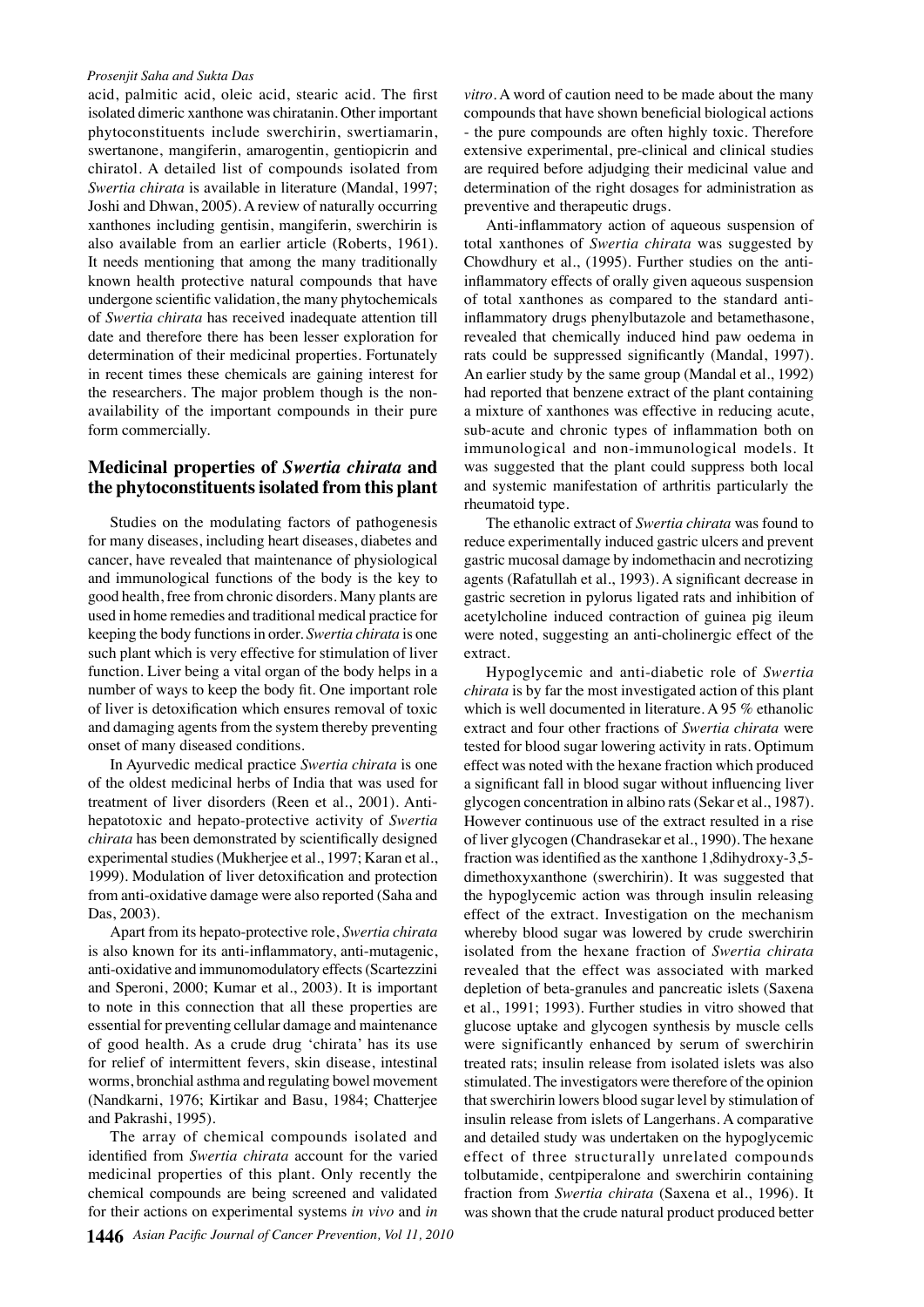effect than tolbutamide which is a dug in use (Bajpai et al., 1991). Mangiferin which is present in many plants including *Swertia chirata* may also be responsible for the hypoglycemic action of these plant extracts (Miura et al., 2001). Mangiferin was also shown to protect from oxidative damage by inducing a compensatory increase in anti-oxidant defense mechanism (Muruganandan et al., 2002) and has immuno-modulaory action.

While traditional medicines have recommended the use of *Swertia chirata* as a liver tonic, many scientific researches have provided evidences for the anti-oxidative and hepato-protective role of this bitter plant. An extensive review on the anti-oxidant activity of some traditional medicinal plants which included *Swertia chirata* is available in literature (Scartezzini and Speroni, 2000). The plants described were reported to contain anti-oxid principles that can explain and justify their use in traditional medicine in the past and present. Methanolic extracts of *Swertia chirata* is reported to possess super-oxide scavenging property (Khanom et al., 2000). Increased lipid peroxidation resulting from oxidative damage was found to be prevented by crude and pure (amarogentin rich) extract of *Swertia chirata* (Saha and Das, 2003; Saha, 2004). Hepatoprotective effect of the non-bitter components in the methanol extract was shown during paracetamol and galactosamine induced hepatotoxicity models (Karan et al., 1999). Since the two hepatotoxins used had different mechanisms of inducing toxicity, broad and non-specific protection by the extract was suggested. Protection from carbon tetrachloride induced liver damage was also noted as assessed by histopathological and biochemical parameters (Mukherjee et al., 1997).

Antihelminthic activity of aqueous and methanolic extracts of *Swertia chirata* reported by many (Iqbal et al., 2006) may be accounted for by presence of amarogentin as well as other secoiridoid glycosides like amaroswerin and sweroside.

The leishmanicidal action of amarogentin reported (Singha et al., 1992; Medda et al., 1999) was shown to be by inhibition of topoisomerase I from *Leishmania donovani* (Ray et al., 1996).

The anti-inflammatory and immunomodulatory role of amarogentin and mangiferin was considered to be through maintenance of pro-inflammatory and anti-inflammatory cytokine balance by these compounds (Nandkarni, 1976).

## **Anti-carcinogenic and Anti-tumour activities of** *Swertia chirata*

The anticarcinogenic potential of *Swertia chirata*  had remained unexplored until Das and her group took up the investigation for the first time at the department of Cancer Chemoprevention at Chittaranjan National Cancer Institute, Kolkata in collaboration with the Ayurvedic research institute in Kolkata . The aqueous and amarogentin rich crude extract of the plant was first studied and reported to have anti-carcinogenic activity on a DMBA induced mouse skin carcinogenesis model (Saha and Das, 2003; Saha et al., 2004). The action was considered to be effected by modulation of liver

histopathologically characterized and pre-cancer stages 25.0 was developed by using a tobacco related carcinogen 50.0 75.0 data) That *Swertia chirata* had a protective effect on100.0 detoxification and reduced lipid peroxidation in DMBA exposed animals. This resulted in significant delay and reduction of papilloma formation (a pre-malignant skin outgrowth) as well as lowered the incidence of papilloma. The amarogentin rich fraction was shown to inhibit cell proliferation and enhance apoptosis, which are major physiological processes regulating tumour formation, growth and spread. The same group was also the first to observe that amarogentin could reduce hyperproliferation by downregulation of COX II protein expression which plays an important role in inflammatory reactions and cell proliferation. Up regulation of apoptosis, a process which normally eliminates undesirable cells from the system, was also noted (Saha et al., 2006). This study is now being extended to other experimental carcinogenesis models and in vitro tumour cell lines to elucidate the molecular mechanism of action of amarogentin. Studies undertaken so far on a liver model in mice have revealed that this bitter compound can restrict progression of preneoplastic lesions in liver and influence oncogene regulation (unpublished liver damage induced by carbon tetrachloride, assessed by histopathological and biochemical parameters, has already been reported (Iqbal et al., 2006). Investigation is continuing to see whether influence of active liver carcinogens can be reduced by the plant extract and some of its compounds. A mouse liver carcinogenesis model N-nitrosodiethyl amine (NDEA) as a carcinogen after inducing liver damage by CCl4. This model has been identified so as to use this model for understanding the chemopreventive and chemotherapeutic efficacy of amarogentin. Administration of amarogentine was done before initiation of carcinogenesis and during different stages of the process. Mice from different experimental groups were sacrificed at different time points following the first carcinogen application. While hepatocellular carcinoma developed in the control group after a period of time in the carcinogen exposed group, the progress of cellular changes were restricted to only mild or moderate dysplastic changes at the same time point in the groups which received preventive intervention with amarogentin (unpublished data). This is an important observation in view of the fact that Swertia chirata is recommended in traditional Ayurvedic treatment in India for maintenance of liver health as well as in treatment of various liver disorders. Our experimental studies also revealed that amarogentin treatment could reduce carcinogen induced cellular proliferation and increase apoptosis in liver lesions.

Amarogentin was found to have cytotoxic action on tumour cell lines in vitro, indicating it could be a candidate anti-cancer agent too. A recent report (Verma et al., 2008) on antiviral activity of *Swertia chirata* against herpes simplex viruses has generated further impetus to this aspect and have raised hope for a possible action of this plant extracts against cancer associated viruses particularly Human papilloma viruses.

 In conclusion, plants are store houses of 'nutraceuticals' and abundant in phytochemicals which are produced by **20.3 6.3 10.1**

**46.8 56.3**

**38.0 31.3**

0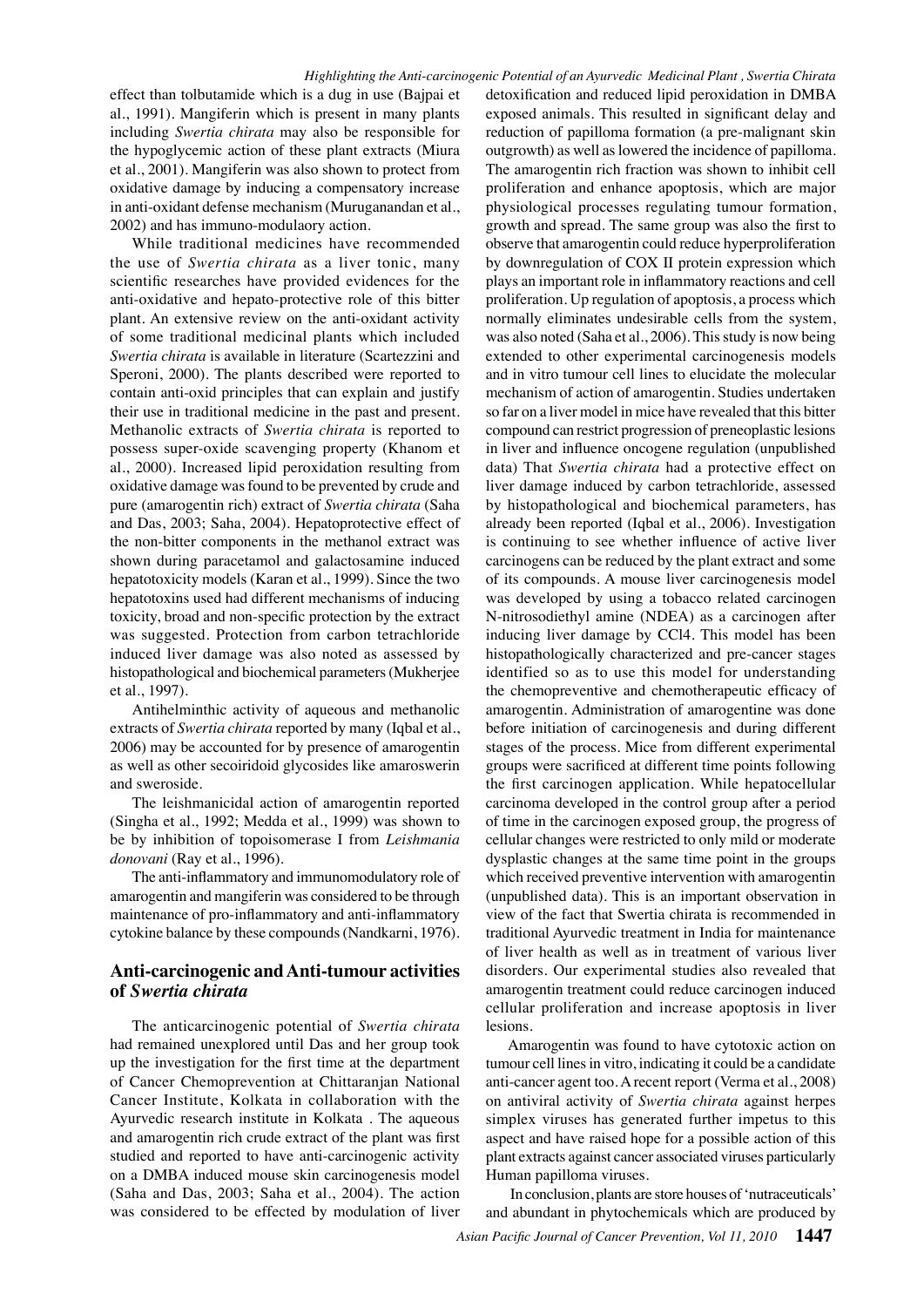#### *Prosenjit Saha and Sukta Das*

them for their own vital functions or are produced as metabolic by products. Interestingly, these same plant products have been found to have important roles in maintenance of human health as well as prevention and treatment of many diseases.

Among the many others, *Swertia chirata* demand special attention for its varied role in human health. Unfortunately, in spite of its traditional use in our country, the plant and its chemical components have not been fully investigated to scientifically confirm earlier beliefs and reveal newer medicinal properties and to focus on their potential pharmaceutical application. The present review is therefore an attempt to throw light on the many useful medicinal properties of the plant and encourage exploitation of the same for human benefit, especially for cancer prevention. The biological action of most of the chemical components of this important medicinal plant still remains unexplored and remains to be determined. However reports available to date definitely points towards the promise *Swertia chirata* hold in therapeutic and preventive medicine.

#### **References**

- Bajpai MB, Asthana RK, Sharma NK, et al (1991). Hypoglycemic effect of swerchirin from the hexane fraction of *Swertia chirayata*. *Planta Med*, **57**, 102-4.
- Chakravarty AK, Mukhopadhyay S, Moitra SK, et al (1994). Syringareinol, a hepatoprotective agent and other constituents from *Swertia chirata*. *Ind J Chem Biol*, **33**, 405-8.
- Chandrasekar B, Bajpai MB, Mukherjee SK (1990). Hypoglycemic activity of *Swertia chirayita* (Roxb.ex Flem) Karst. *Ind J Exp Biol*, **28**, 616-8.
- Chatterjee A, Pakrashi SC (1995). The Treatise on Indian Medicinal Plants Vol.4. Publ.Information Directorate, CSIR, New Delhi, p92
- Chowdhury NI, Bandopadhyay SK, Banerjee SN, et al (1995). Preliminary studies on he anti-inflammatory effects of Swertia chirata in albino rats. *Ind J Pharmacol*, **27**, 37-9.
- CSIR (1982). The wealh of India : raw materials. *Publ Inf Directorate New Delhi*, **10**, 78-81.
- Duke JA (2002). Handbook of Medicinal Herbs. CRC Press, Washington DC, p190.
- Dutta SC (1965). A handbook of systematic botany. *Ind Publ House, Bombay*, 156.
- Edwards DM (1993). The marketing of non-timber forest product from the Himalayas : the trade between east Nepal and India. *Rural Development Forestry Network*, 1-21.
- Iqbal Z, Lateef M, Khan MN, et al (2006). Antihelminthic activity of Swertia chirata against gastrointestinal nematodes of sheep. *Fitotherapia*, **77**, 463-5.
- Joshi PC, Dhwan V (2005). *Swertia chirayata* an overview. *Curr Sc*, **89**, 635-40.
- Karan M, Vasisht K, Handa SS (1999). Antihepatotoxic activity of *Swertia chirata* on paracetamol and galactosamine induced hepatotoxicity in rats. *Phytother Res*, **13**, 95-101.
- Khanom F, Kayahara H, Tadasa K (2000). Superoxide scavenging and polyendopeptidase inhibitory activities of Bangladeshi indigenous medicinal plants. *Biosc Biotech Biochem*, **64**, 837-40.
- Kirtikar KR, Basu BD (1984). TITLE???. *Indian Med Plants*, **3**, 1664-6.
- Kumar KPS, Bhowmik D, Chiranjib, et al (2010). *Swertia chirata*: A traditional herb and its medicinal uses. *J Chem*
- **1448** *Asian Pacific Journal of Cancer Prevention, Vol 11, 2010*

*Pharm Res*, **2**, 262-6.

- Kumar IV, Paul BN, Asthana R, et al (2003). Swertia chirata mediated modulation of interleukin-1 beta, interleukin-10,interferon-gamma and tumor necrosis factor-alpha in arthritic mice. *Immunopharmacol Immunotoxicol*, **25**, 573-83.
- Mandal S, Chatterjee A (1987). Structure of chiratanin, a novel dimeric xanthone. *Tetrahedron Lett*, **28**, 1309-10.
- Mandal S, Das PC, Joshi PC, et al (1992). Anti-inflammatory action of *Swertia chirata*. *Fitotherapia*, **63**, 122-8.
- Mandal S, Joshi PC, Das PC (1997). Drug value of *Swertia chirata* and its phytoconstituents. *Bull Medico Etnobotany Res*, **18**, 82-8.
- Medda S, Mukhopadhyay S, Basu M (1999). Evaluation of in vitro activity and toxicity of antileishmanial agent in both liposomal and niosomal forms. *J Antimicrobial Chemother*, **44**, 791-4.
- Mitra SK, Gopumadhavan S, Muralidhar TS (1996). Effect of D-400, an ayurvedic herbal formulation on experimentally induced diabetes mellitus. *Phytother Res*, **10**, 433.
- Miura T, Ichiki H, Hashimoto I, et al (2001). Anti-diabetic activity of a xanthone compound mangiferin. *Phytomedicine*, **8**, 85-7.
- Mukherjee S, Sur A, Maiti BR (1997). Hepatoprotective effect of *Swertia chirata* on rat. *Ind J Exp Biol*, **35**, 384-8.
- Muruganandan S, Gupta S, Kataria M, et al (2002). Mangiferin protects the streptozotocin-induced oxidative damage to cardiac and renal tissues in rats. *Toxicology*, **176**, 165-73.
- Nandkarni KM (1976). Indian Materia Medica, Bombay. *Popular Prakashan, Bombay*, **1**, 1184-6.
- Rafatullah S, Tariq M, Mossa JS, et al (1993). Protective effect of *Swertia chirata* against indomethacin and other ulcerogenic agent induced gastric ulcers. *Drugs Exp Clin Res*, **19**, 69-73.
- Pant N, Jain DC, Bhakuni RS (2000). *Ind J Chem Biol*, **39**, 565-86.
- Ray S, Majumder HK, Chakravarty AK, et al (1996). Amarogentin, a naturally occurring secoiridoid glycoside and a newly recognized inhibitor of topoisomerase I from *Leishmania donovani*. *J Nat Prod*, **59**, 27-9.
- Reen RK, Karan M, Singh K, et al (2001). Screening of various Swertia species extracts in primary monolayer culture of rat hepatocytes against carbon tetrachloride-paracetamol induced cytotoxicity. *J Ethnopharmacol*, **75**, 239-47.
- Roberts JC (1961). Naturally occurring xanthones. *Chem Rev*, **61**, 591-605.
- Saha P (2004). Evaluation of cancer chemopreventive potential of Camellia sinensis and Swertia chirata. Ph.D thesis, Jadavpur Univ., Kolkata.
- Saha P, Das S (2003). Regulation of hazardous exposure by protective exposure- Modulation of phase II detoxification and lipid peroxidation by *Camellia sinensis* and *Swertia chirata*. *Teratog Carcinog Mutagen*, **Suppl 1**, 313-22.
- Saha P, Mandal S, Das A, et al (2004). Evaluation of the anticarcinogenic activity of *Swertia chirata* Buch Ham. An Indian medicinal plant on DMBA induced mouse skin carcinogenesis model. *Phytother Res*, **18**, 373-8.
- Saha P, Mandal S, Das A, et al (2006). Amarogentin can reduce hyperproliferation by downregulation of COX II and upregulation of apoptosis in mouse skin carcinogenesis model. *Cancer Lett*, **244**, 252-9.
- Saxena AM, Bajpai MB, Mukherjee SK (1991). Swerchirin induced blood sugar lowering of streptozotocin treated hyperglycemic rats. *Ind J Exp Biol*, **29**, 674-5.
- Saxena AM, Bajpai MB, Murthy PS, et al (1993). Mechanism of blood sugar lowering by a swerchirin containing hexane fraction (SWI) of *Swertia chirayita*. *Ind J Exp Biol*, **31**, 178-81.